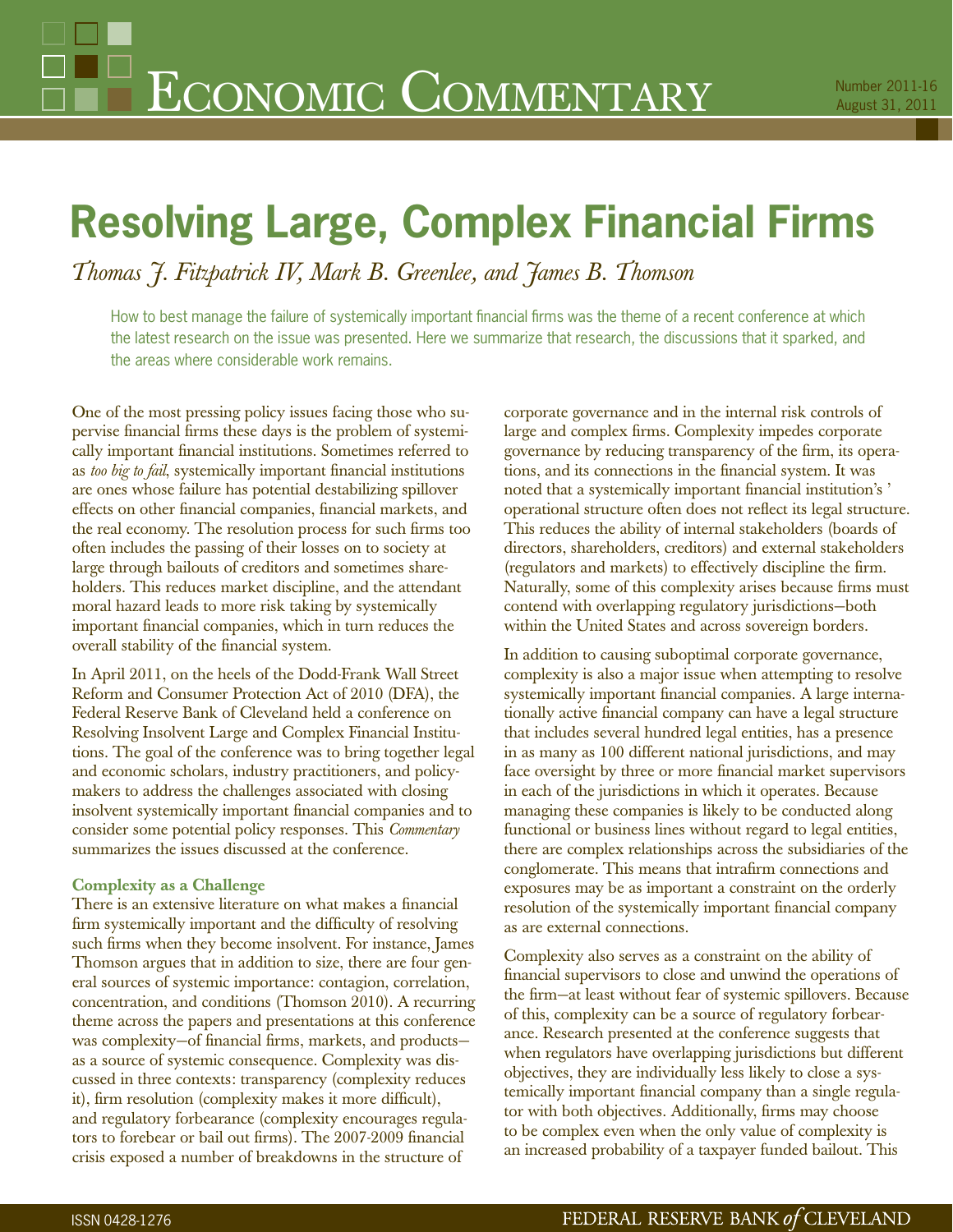research is consistent with the observation that complexity is form of regulatory and tax arbitrage.

## **Living Wills**

One partial remedy to complexity covered at the conference was living wills. In a regulatory context, living wills refer to plans by financial firms for the unwinding of their operations in the event of financial distress, including how the financial firm would be resolved in bankruptcy. Living wills are of particular interest because they provide a disincentive for firms to become complex for complexity's sake and increase the ability of bankruptcy courts and financial system supervisors to wind down the affairs of systemically important firms without fears of destabilizing systemic spillovers from the failure.

The discussion of living wills pointed to benefits beyond those associated with handling a firm's failure and the challenges presented by the adoption of living wills as a standard. It was noted that constructing living wills may force firms to rationalize their corporate structure, leading them to become less complex and more transparent, and potentially improving corporate governance. Of course, simply mandating that systemically important financial firms have a living will in place does not guarantee that the will is going to be beneficial. The challenge facing policymakers and financial firms is ensuring that the costs of constructing these plans do not exceed the benefits.

To avoid this outcome, legal and industry practitioners argued at the conference that the design of the first generation of credible living wills should include certain core elements, such as access to critical counterparty and collateral information, triggers for activating recovery or resolution plans, and a menu of available actions related to capital, liquidity, and the declining value of assets as the weaknesses of the firm become evident. Regulators' use of living wills should also be guided by core principles. To maximize their effectiveness, living wills should be coordinated across supervisors and jurisdictions; that is they need to be part of the larger supervisory framework. In addition, living wills need to be risk-based and iterative (allowed to evolve as firms and financial supervisors gain experience in drafting and implementing them).

When resolution plans are not feasible or cannot be executed in a reasonable time, it was noted that the supervisors may benefit from the power to compel systemically important financial firms to take some actions. These may include proposing alternative plans, simplifying their legal structure, improving information technology infrastructure, spinning off activities, and so on.

### **Challenges with International Coordination**

The challenges of resolving insolvent systemically important financial institutions are compounded by international operations. A potential response to the challenges posed by large, complex, internationally active financial institutions would be to directly address the complex firm structures that impede cross-border resolution. One proposal presented at the conference is for internationally active firms to operate as a single entity under a single bank charter—without a parent holding company, affiliates, or subsidiaries. The single charter proposal may be an unreachable goal, in part because it would require dramatic changes to the law. However, it provides a framework for examining the benefits of simplifying legal structures, and better aligning them with operating structures for the resolution process.

Under the single-charter proposal, the resolution of a failed financial firm would be placed under the jurisdiction of the home country, which would draw on input from the members of a supervisor college or other consultative body. The objective of the home country supervisor would be to maximize the value of the global estate for the benefit of all stakeholders regardless of location. Host-country supervisors need leverage within this regime to ensure they are fully informed and necessary efforts are taken to coordinate the disposition of local affiliates, assets, or activities. This necessary leverage could be provided by giving the host-country supervisor the ability to call a meeting of the supervisory college or to take independent action if the home-country supervisor is unresponsive. A unified resolution process, grounded in territoriality but moving toward universality, may help counter the destructive nature of national ring-fencing of assets and increase overall value.

Discussion of international coordination also emphasized the importance of the use of coordinating bodies such as an international college of financial market supervisors. The activities of such international bodies could include conducting annual simulations of a resolution under varying stress conditions. These types of simulations could greatly improve scenario planning. The exercise would allow supervisors to anticipate what might happen and to make appropriate preparations, such as developing modes of cooperation or making clear their intent to ring-fence assets. Although these exercises would not be legally binding, they could provide additional clarity as to the likely responses of national financial market supervisors in a crisis situation as the personal integrity of supervisors would provide an incentive for them to be candid in simulated responses to crisis scenarios.

Internationalization of the supervisory process to protect against under-reaching by supervisors may also be valuable. History shows that supervisors consistently forbear in the worst cases, relaxing standards for failing institutions to avoid resolving them. Greater involvement of an international body, such as the Basel Committee, in coordinating cross-border strategies would prompt action by domestic supervisors. Guidance and announcements by an international committee can limit seconding guessing of supervisory decisions by providing domestic supervisors with the support of experts and insulation from political pressure. This is consistent with Kane's (1989) analysis of the 1980s thrift debacle, where he finds that concerns about potential career damage and political pressure underlay the failure of thrift regulators to respond forcefully to the growing insolvency of the U.S. savings and loan industry.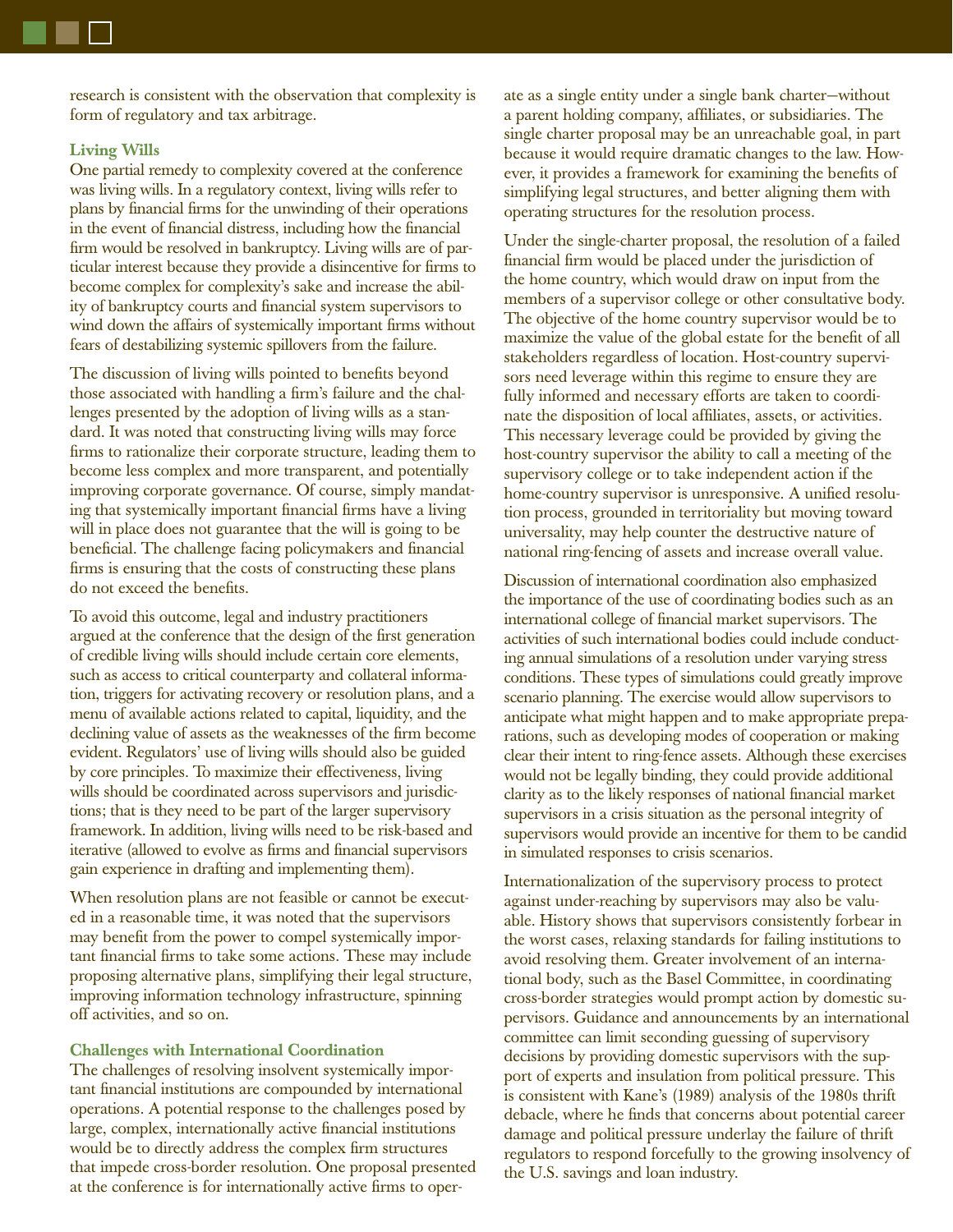## **Judicial versus Administrative Resolution**

There are basically two distinct regimes used to resolve financial companies in the United States. One is the judicial regime under the Bankruptcy Code. The other is the administrative resolution authority of the Federal Deposit Insurance Corporation (FDIC). Before the DFA was enacted, the FDIC's authority extended only to insured depository institutions. Most other types of financial companies (a notable exception is insurance companies) are subject to resolution under either Chapter 11 or Chapter 7 of the Bankruptcy Code. The DFA's Orderly Liquidation Authority subjects "covered financial companies" to an administrative resolution by the FDIC, if resolution under the Bankruptcy Code would have adverse financial stability effects. Under the DFA, bankruptcy is still treated as the default procedure for all nonbank firms, systemic or not.

Possibly the widest divergence of opinion encountered at the conference surrounded resolution authority. This is perhaps not surprising, as the academic debate on judicial versus administrative resolution remains fractious. It was generally accepted that the trend in the United States and Europe seems to be moving towards FDIC-type administrative resolution for financial companies—at least for systemically important ones. Not everyone sees this as a positive trend.

#### **Bankruptcy**

Generally, three advantages of a bankruptcy resolution were discussed at the conference. First was that bankruptcy proceedings proceed in a transparent manner according to a predefined set of rules, which allows for better ex-ante planning. Additionally, creditors in a bankruptcy bear the risk of losses of the failed firm because the court does not guarantee asset purchases the way that a government agency would, which may create better incentives for creditors to monitor the firm's condition. Finally, commentators argue that Bankruptcy courts are more independent and less subject to political influence than a regulator acting as receiver would be.

On the other side, four specific concerns were raised about using the Bankruptcy Code to resolve systemically important firms. First, there is fear that bankruptcy proceedings can drag on for a significant length of time, which would delay the recovery of the bankrupt firm's creditors. A second but related concern is that the Bankruptcy Code focuses on maximizing returns to creditors without consideration of systemic spillovers. Third, in order for a firm to be reorganized under the bankruptcy code, there must be a creditor who is willing and able to finance the firm through the bankruptcy. Finally, there is a sharp disagreement on the treatment of qualified financial contracts under the Bankruptcy Code.

It is possible that the perceived shortcomings of the Bankruptcy Code could be fixed by amending the Code for nonbank financial institutions. Subjecting qualified financial contracts to a stay that is similar to the stay imposed under the Orderly Liquidation Authority, discussed in the next section, may improve systemically important financial firm resolution under the Bankruptcy Code. Carving out the systemically

important pieces of a firm and placing them in an administrative liquidation would allow regulators to focus on containing systemic risk, while maximizing the use of bankruptcy courts. Though there are many suggestions for amending the Code, generally it is accepted that depository institutions need special bankruptcy laws that are less debtor friendly than the Bankruptcy Code to ensure expedited liquidity access for critical groups of creditors, such as depositors.

#### **Administrative Liquidation**

Title II of the DFA created an Orderly Liquidation Authority to resolve troubled systemically important institutions. The process of placing a company into an orderly liquidation under Title II is no quick or easy task, as there are a number of procedural hurdles that must be cleared. If a firm meets the criteria to be considered a "financial firm," and it is in default or danger of default, the Secretary of the Treasury and a number of federal governmental regulators must agree that the resolution of the company under other laws would have serious adverse effects on the financial stability of the United States, and those effects could be mitigated by using the Orderly Liquidation Authority. The collective-decision making aspect of the Orderly Liquidation Authority may encourage greater information sharing between regulators, which, according to research presented, should lead to fewer suboptimal resolution decisions.

In an FDIC-style administrative resolution, be it a systemically important nonbank financial company placed into a DFA orderly liquidation or a traditional bank receivership, the FDIC as receiver of the failed institution looks to minimize losses associated with the financial firm's failure. Banking law grants the FDIC nearly complete authority in the disposition of a failed financial company's estate, subject to a least-cost-to-the-deposit-insurance-fund test. Unlike bankruptcy, the FDIC can self-fund the receivership. This provides the FDIC with significant flexibility relative to a reorganization or liquidation under the Bankruptcy Code.

While an administrative resolution authority may be a valuable and legitimate way to maintain stability in the financial system, it is not without its shortcomings. Time-consistency problems can lead to the underuse of resolution authority during good times and overuse during bad times. One of the presenters noted that in the midst of the financial crisis in 2009, the FDIC issued prompt corrective action orders only in 19 percent of the cases in which the banks ultimately failed, an observation consistent with the underuse/overuse hypothesis. The Orderly Liquidation Authority is likely to suffer from this problem, as the DFA provides insufficient protection against overuse and underuse of the resolution authority by supervisors.

#### **Recapitalization as a Resolution Option**

The resolution of insolvent systemically important financial companies does not always mean liquidation as implied under an FDIC receivership process for banks and some systemically important nonbank financial companies. Nor does it necessitate reorganization in bankruptcy proceedings, or a hybrid bankruptcy-FDIC resolution process. In a systemic